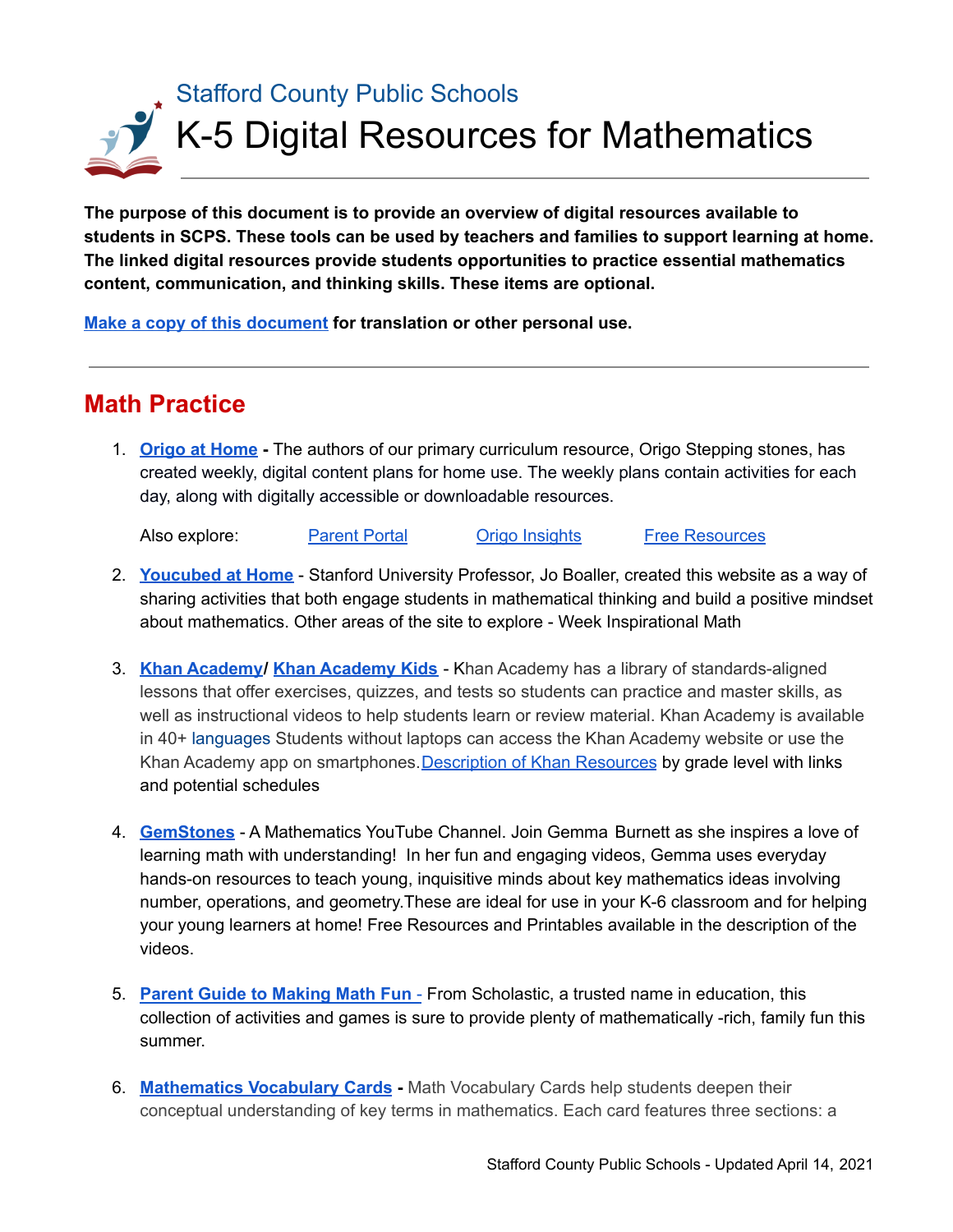math term, a representative example or model, and a concise definition. Settings can be adjusted for K-2 or 3-5 terms, narrowing as well as English or Spanish.

## **Math Games**

1. **[Dreambox](http://clever.com/stafford) -** students login through Clever by clicking the *Dreambox* icon; Students access activities adjusted to their individual level and needs. The "lessons" in Dreambox include working with mathematical representations to build concepts, exploration of strategies for computational fluency, and developing deep understanding of the relationships between numbers.

Parent Video En Espanol

2. **[Greg](http://www.gregtangmath.com/games) Tang -** A variety of free games to build number understanding and computational fluency. Games get progressive through levels that are more complex or encourage quicker thinking.

| $K - 1$                                                                                                                                                                        | $2 - 3$                                                                                                                                                                                                                                                                                                                         | $4 - 5$                                                                                              |
|--------------------------------------------------------------------------------------------------------------------------------------------------------------------------------|---------------------------------------------------------------------------------------------------------------------------------------------------------------------------------------------------------------------------------------------------------------------------------------------------------------------------------|------------------------------------------------------------------------------------------------------|
| How much? How Many?<br>Ten Frame Mania<br>Coin Bubble<br>NumTanga<br>Missing: Addition<br>NumSkill (Easy)<br>Break apart (Addition and<br>Subtraction, Doubles and<br>Make 10) | Math Limbo<br>Kakooma<br>Coin Bubble (start at level 2 or higher)<br>Missing:<br>Addition and Subtraction (2nd)<br>All 4 Operations (3rd)<br>NumSkill (Hard)<br>Satisfraction (Identify, Compare,<br>Calculate: easy)<br>Place Value (whole numbers)<br>Break Apart (Addition, subtraction,<br>Multiplication - all strategies) | Kakooma<br>Math Limbo<br>SatisFraction<br><b>Place Value</b><br><b>Break Apart</b><br>Espresso (5th) |

3. **[NumFu](https://www.origoeducation.com/num-fu/)** -These Fact Fluency apps engage students in essential practice for addition, subtraction, multiplication, and division. Only available for iOS (Apple products).

#### **Math Conversation Starters**

One of the most powerful, but simple, activities for building mathematical thinking is to have conversations where families use reasoning to answer a question and justify their thinking. The following websites contain collections of images that provide intriguing mathematical situations to engage in reasoning and communication. These simple tasks encourage mathematical communication and language, critical thinking (identifying similarities and differences, decision making, reasoning, analysis, etc), and creative problem solving.

- **1. Same but [different](https://www.samebutdifferentmath.com/) -** What similarities do you notice? How are the images different? This website can be used for teaching a way of thinking. Noticing similarities and differences is the basis of analytical thinking which
- **2. Which one doesn't [belong?](https://wodb.ca/) -** This website is dedicated to providing thought-provoking puzzles for math teachers and students alike. There are no answers provided as there are many